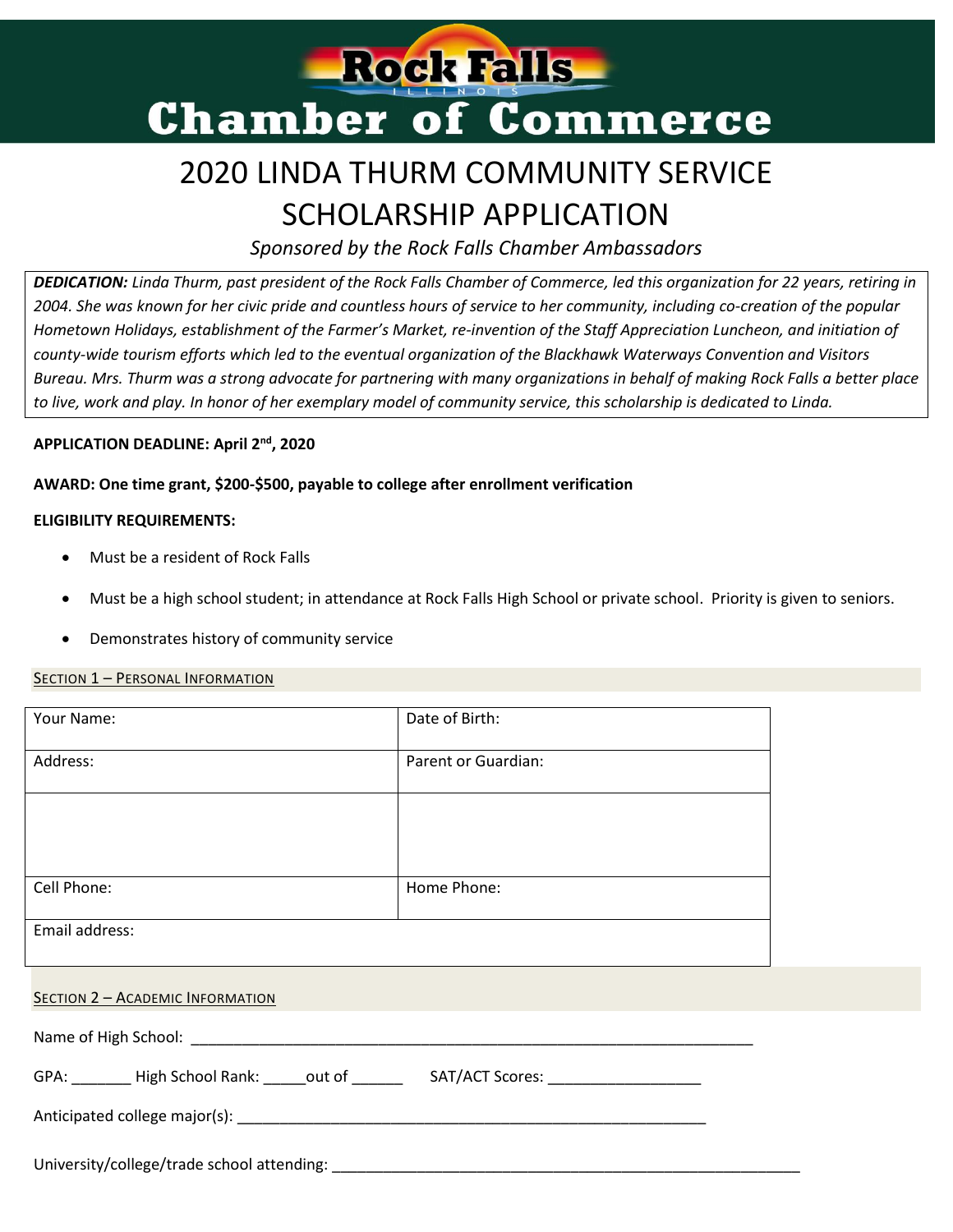## SECTION 3 - ACADEMIC RECORD AND AWARDS

A. List and briefly describe **ACADEMIC RECORD AND AWARDS** which you have received, including National Honor Society, Honor Roll, tutoring, internships, Rotary Scholar, scholarships received

| Organization | Award | Date of recognition |
|--------------|-------|---------------------|
|              |       |                     |
|              |       |                     |
|              |       |                     |
|              |       |                     |
|              |       |                     |
|              |       |                     |
|              |       |                     |
|              |       |                     |
|              |       |                     |
|              |       |                     |
|              |       |                     |
|              |       |                     |

#### **SECTION 3 - COMMUNITY SERVICE ACTIVITIES**

B. List and briefly describe **COMMUNITY SERVICE ACTIVITIES** in which you have been involved:

| Organization | Activity | Date/Year of Involvement        |
|--------------|----------|---------------------------------|
|              |          | Example: Jan. 2018 to June 2018 |
|              |          |                                 |
|              |          |                                 |
|              |          |                                 |
|              |          |                                 |
|              |          |                                 |
|              |          |                                 |
|              |          |                                 |
|              |          |                                 |
|              |          |                                 |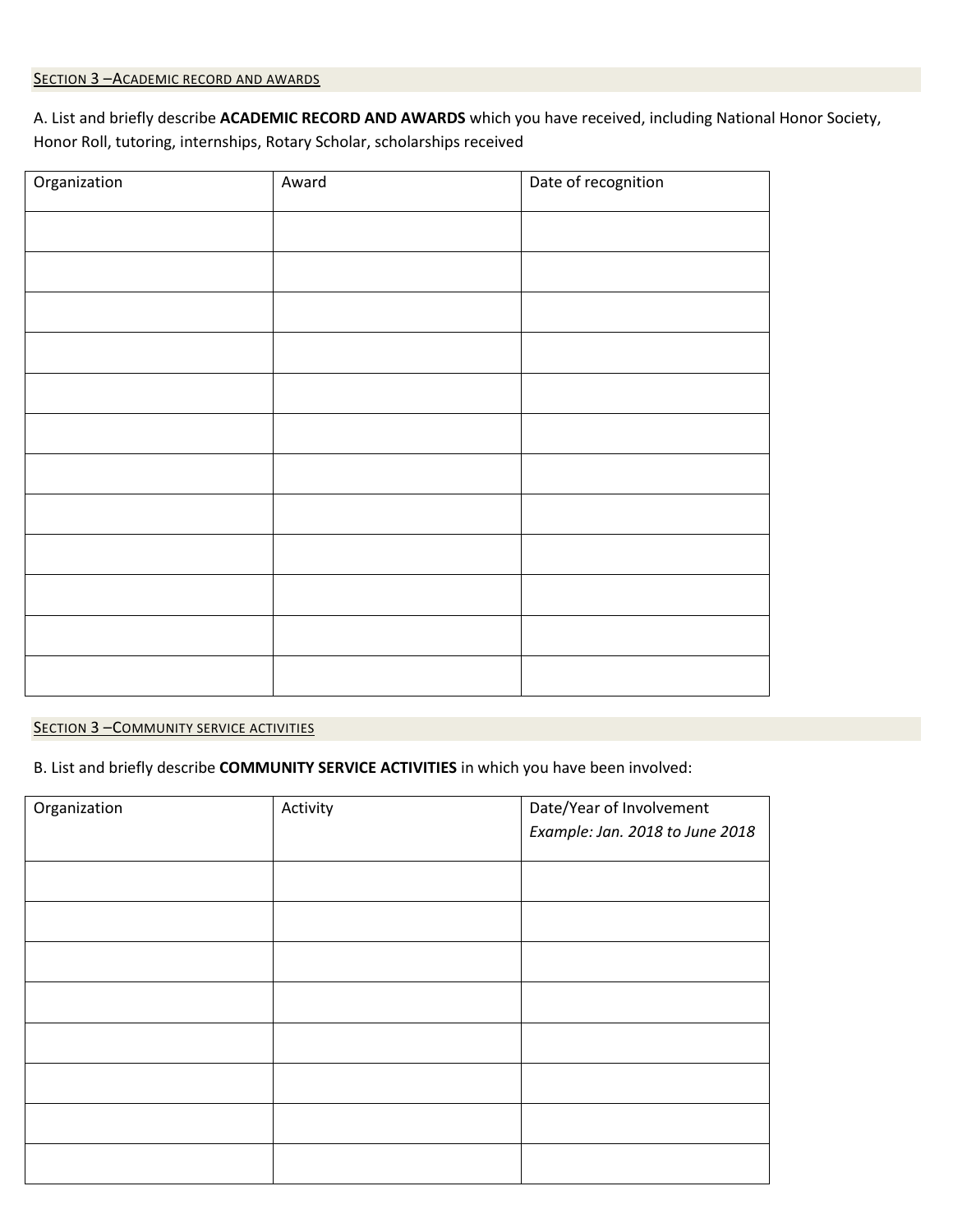Brief description of how you participated:

C. List and briefly describe your **CLUBS, SPORTS, ORGANIZATION INVOLVEMENT** extracurricular activities (example: memberships in organizations, sports, etc.):

| Organization Involved | Position Held | Date/Year of Involvement |
|-----------------------|---------------|--------------------------|
|                       |               |                          |
|                       |               |                          |
|                       |               |                          |
|                       |               |                          |
|                       |               |                          |
|                       |               |                          |
|                       |               |                          |
|                       |               |                          |
|                       |               |                          |
|                       |               |                          |
|                       |               |                          |
|                       |               |                          |

Brief description of your responsibilities: